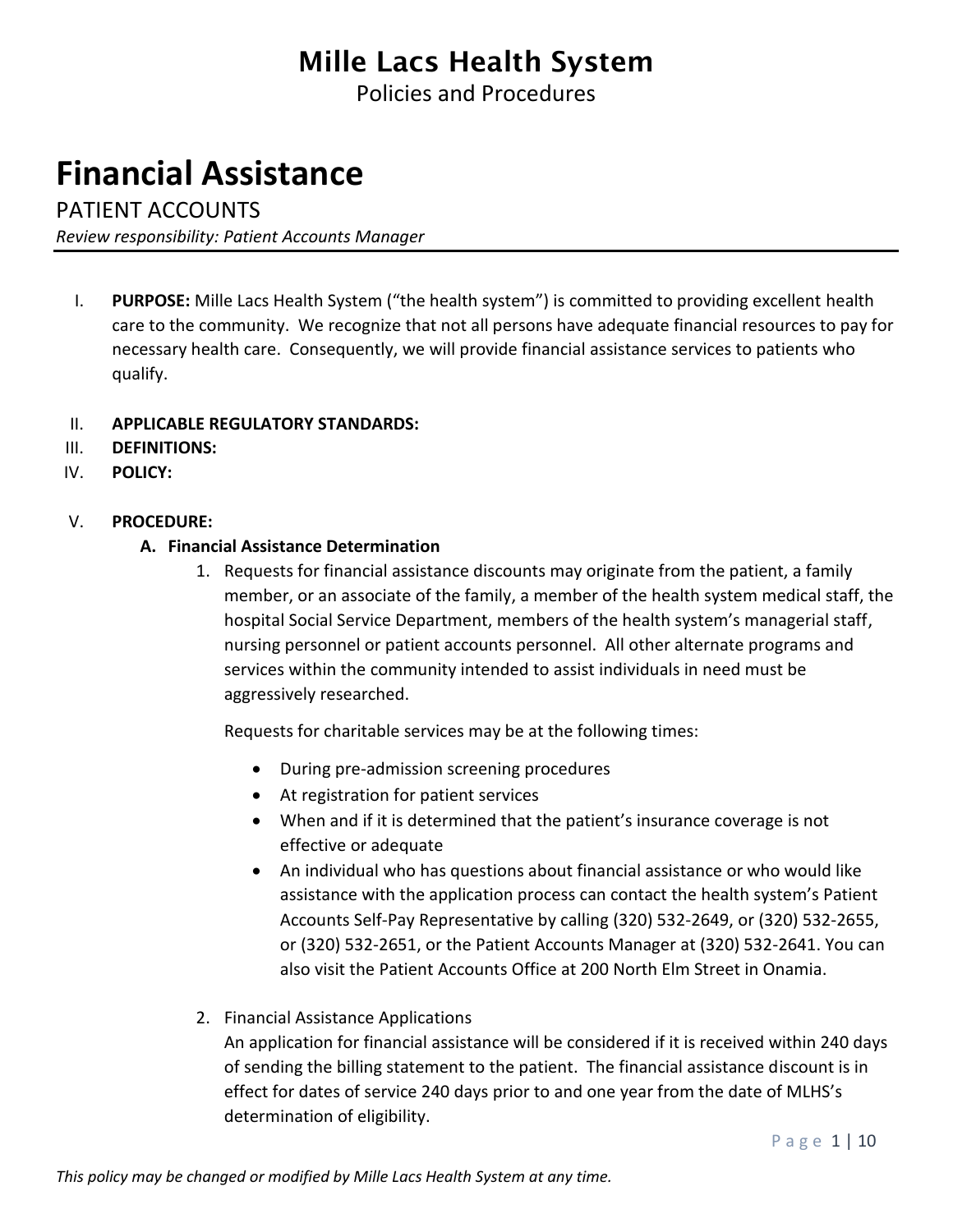## **Mille Lacs Health System** Policies and Procedures

An individual will be considered for financial assistance when they submit a complete financial assistance application. MLHS may require submission of the following documents before an application is considered complete:

- A copy of the most recently filed tax return is required;
- 3 most recent pay stubs
- Social security or other benefit monthly payment vouchers

Completed financial assistance applications should be submitted to the Patient Accounts Manager. Acceptable methods of submission are:

• In-person delivery: Patient Accounts Manager, 200 N. Elm St., Onamia

- Mail: Patient Accounts Manager, 200 N. Elm St., Onamia, MN 56359
- Fax: Patient Accounts Manager, (320) 532-2658

The CFO and or the Patient Accounts Manager will review and approve all financial assistance discounts according to the health system's financial assistance guidelines.

If the health system has reason to believe that the information in the financial assistance application is unreliable or incorrect or that the information was obtained under duress or through coercive practices, the health system will consider the application incomplete. We will not consider incomplete applications, but will notify applicants by phone or mail of an incomplete application and provide you an opportunity to send in the missing documentation or information within 30 days from the date of notification. During the 30-day waiting period, for the patient to submit a completed FAP Application; MLHS will suspend any extraordinary collection activity (ECA) against the individual.

The health system will consider the application complete once the health system's concerns are resolved.

A response to a request for financial assistance discount service will be provided within 20 days of a complete application filing.

> If an individual does not qualify for financial assistance, a letter will be sent indicating that they have not qualified and explaining the basis for the denial.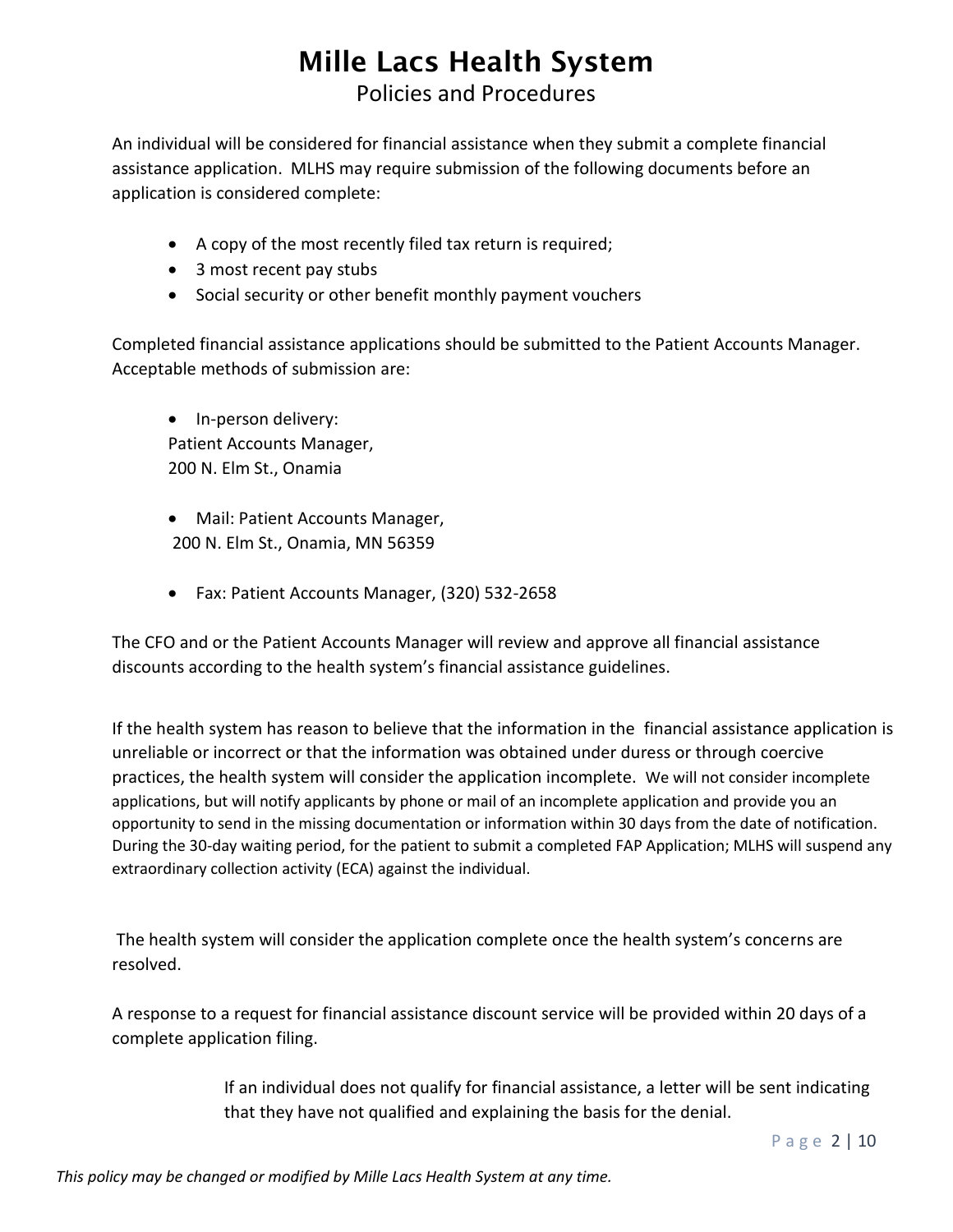## **Mille Lacs Health System** Policies and Procedures

If an individual qualifies for financial assistance, an approval letter will be sent. The letter will indicate their approved discount, their original total balance, their discounted amount, their updated remaining balance, and the contact information an individual can use to obtain their AGB Limit.

3. Eligible Services

Only emergency medical care and other medically necessary services offered at Mille Lacs Hospital and Clinic are eligible for financial assistance. Services offered at Lake Song Assisted Living, Mille Lacs Health System Long Term Care Room & Board are not eligible.

All procedures offered at Mille Lacs Hospital are considered medically necessary, except for the following: massage, sports physicals, Department of Transportation physicals, home care, and respite care.

Emergency Medical Care is defined in section 1867(e)(1) of the Social Security Act as "a medical condition manifesting itself by acute symptoms of sufficient severity (including severe pain) such that the absence of immediate medical attention could reasonably be expected to result in:

- Placing the health of the individual (or, with respect to a pregnant woman, the health of the woman or her unborn child) in serious jeopardy,
- Serious impairment to bodily functions, or
- Serious dysfunction of any bodily organ or part;

Or, with respect to a pregnant woman who is having contractions:

- That there is inadequate time to effect a safe transfer to another hospital before delivery, or
- That transfer may pose a threat to the health or safety of the woman or the unborn child."
- 4. Evaluation Process

The Federal Poverty Guidelines ("FPG") published by the U.S. government l framework to determine the individual's ability to pay. The FPG are based on income and family size. See Attachment A for the currently applicable FPG. Attachment A will be updated annually when new FPG are published.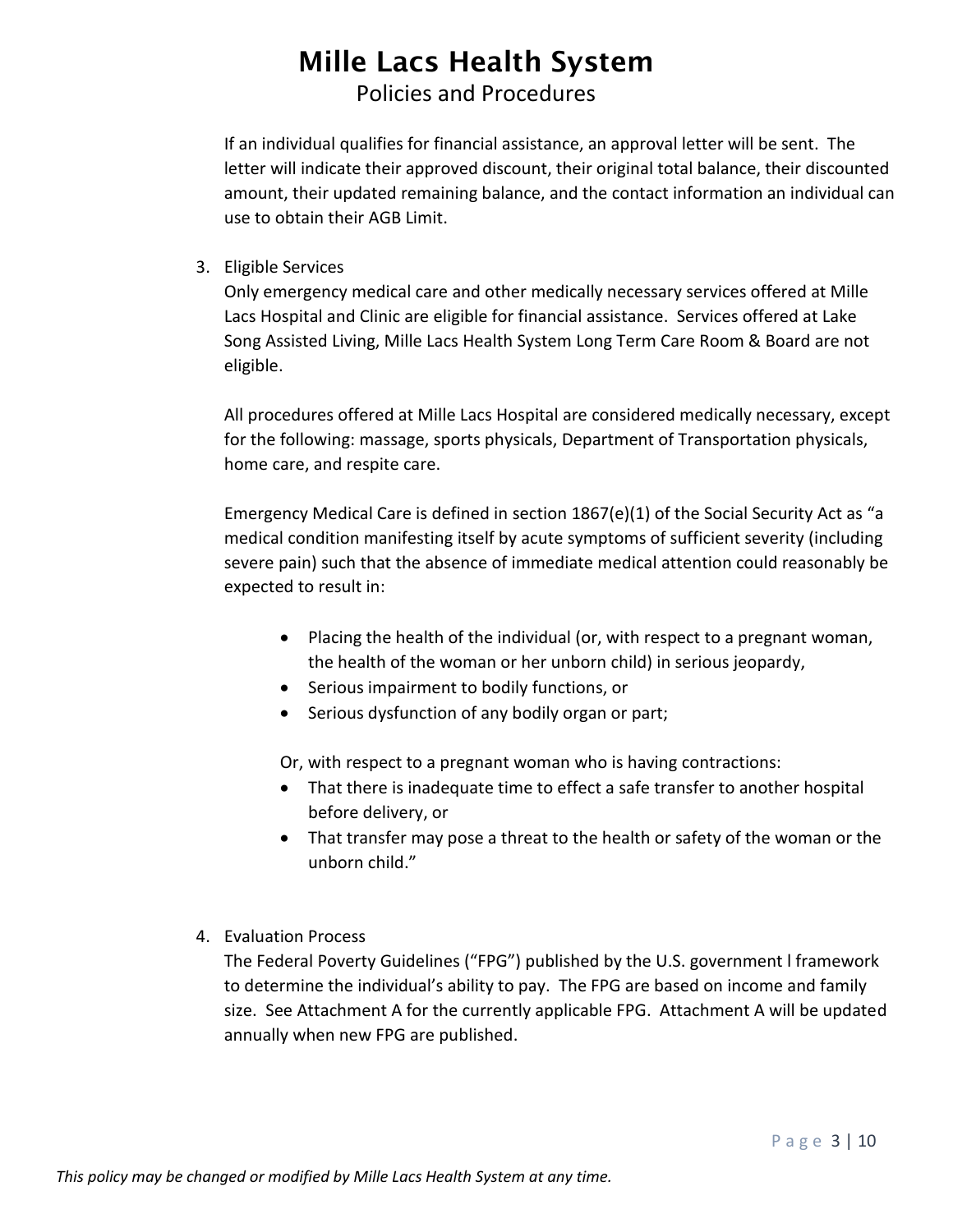Policies and Procedures

# Mille Lacs Health System

| Policies and Procedures          |                                  |                                                   |  |  |  |  |  |  |  |
|----------------------------------|----------------------------------|---------------------------------------------------|--|--|--|--|--|--|--|
| If annual income and assets are: | Then financial<br>assistance is: | And the patient's<br>remaining responsibility is: |  |  |  |  |  |  |  |
| Less than 100% of FPG            | 100%                             | $0\%$                                             |  |  |  |  |  |  |  |
| Between 100% and 110% of FPG     | 90%                              | 10%                                               |  |  |  |  |  |  |  |
| Between 110% and 120% of FPG     | 80%                              | 20%                                               |  |  |  |  |  |  |  |
| Between 120% and 130% of FPG     | 70%                              | 30%                                               |  |  |  |  |  |  |  |
| Between 130% and 140% of FPG     | 60%                              | 40%                                               |  |  |  |  |  |  |  |
| Between 140% and 150% of FPG     | 50%                              | 50%                                               |  |  |  |  |  |  |  |
| Between 150% and 160% of FPG     | 44%                              | 56%                                               |  |  |  |  |  |  |  |
| Between 160% and 170% of FPG     | 44%                              | 56%                                               |  |  |  |  |  |  |  |
| Between 170% and 180% of FPG     | 44%                              | 56%                                               |  |  |  |  |  |  |  |
| Between 180% and 190% of FPG     | 44%                              | 56%                                               |  |  |  |  |  |  |  |
| Between 190% and 200% of FPG     | 44%                              | 56%                                               |  |  |  |  |  |  |  |
| Greater than 200% of FPG         | 0%                               | 100%                                              |  |  |  |  |  |  |  |

### **Individuals must be evaluated to see if they qualify for assistance from any federal, state, or county programs, such as Medical Assistance or Medicare.**

Before granting financial assistance, the health system will refer an individual to alternative programs or services within a community. The health system will make every effort to locate alternative payment sources for the patient. This allows the health system to provide the maximum level of services to the under-served within the limit resources. Exceptional circumstances will be handled on a case-by-case basis.

If a patient qualifies for partial financial assistance, their remaining liability after financial assistance will be determined by multiplying their remaining responsibility percentage (from the table above) by the individual's responsibility after any insurance payments.

See Attachment B for further information about those providers who are eligible for financial assistance under this policy. Attachment B will be updated at least quarterly to maintain accuracy.

After determining financial assistance, any remaining liability may be paid on a reasonable payment schedule over a one- or two-year period based on the individual's available resources.

Insured individuals may qualify for financial assistance, primarily because the patient deductible and non-covered services may be large enough that the individual is incapable of paying the amount.

### 5. Amounts Generally Billed

Amounts Generally Billed ("AGB") is the average amount billed to individuals who have insurance covering their emergency medical care and other medically necessary care.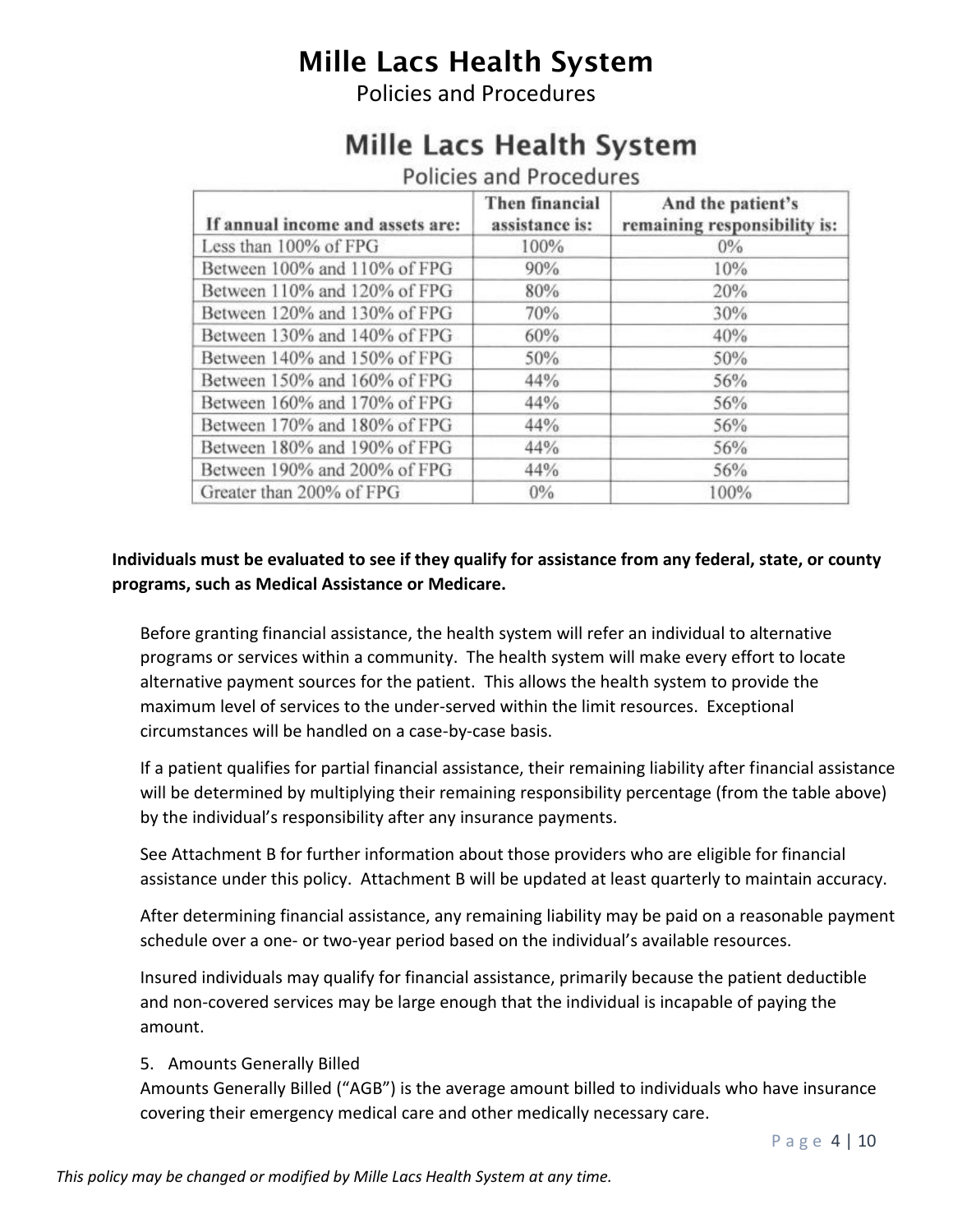Policies and Procedures

An individual who qualifies for financial assistance will not be required to pay more for emergency medical conditions and other medically necessary care than the amounts generally billed to have insurance covering such care (the "AGB Limit"). The health system will calculate this AGB Limit for a patient using the Look-Back Method and including individuals covered by Medicare and all commercial payers. The AGB Limit will be calculated annually using the 12-month period October 1 – September 30 and will be implemented no later than January 31. See Attachment C for the AGB Limit currently in effect.

> The health system may require a copayment for a non-emergency medical procedure prior to receiving the care. However, in no instance will this pre-payment be greater than the AGB Limit for that care.

- 6. Patients are not eligible for financial assistance discounts when:
	- The patient or family refuses available alternative care sources.
	- The patient or family refuses to provide information needed by the health system to make an income determination.
	- An application is not filed within pre-specified time frames defined in the health system's operating procedures.
- 7. Confidentiality of Information

Confidentiality of information and individual dignity shall be maintained for anyone seeking a financial assistance discount.

8. Non- discrimination

Financial assistance will be based solely on an individual's inability to pay and will not be abridged on the basis of age, sex, race, religion or national origin.

- 9. A summary of the patient's situation and a copy of the completed financial statement are referred to the Patient Accounts Manager. After approval, a percentage or the balance is written off to Financial Assistance. A letter then is sent to the patient stating amount being adjusted. The account is adjusted when the patient signs and returns the letter for the health system's file.
- 10. Documentation

All offerings of Financial Assistance and/or any other alternative programs will be documented in the patient's account notes.

#### **B. Communication of Financial Assistance**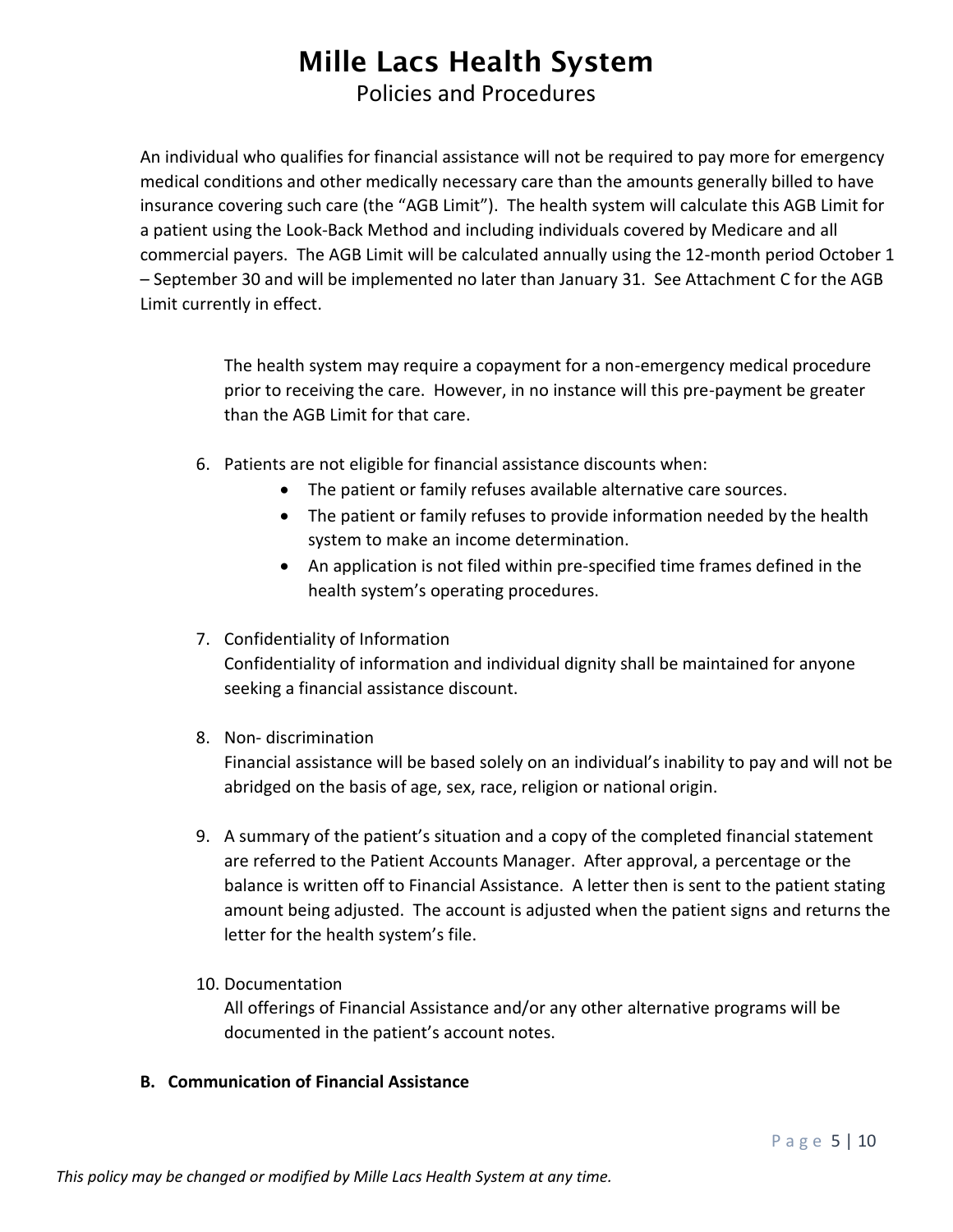## Policies and Procedures

The health system will inform the public about the availability of financial assistance through the following methods.

- 1. The health system will post conspicuous public displays that inform patients about the financial assistance program. Such displays will be located in the emergency room and all admissions areas that include the following information.
	- Financial assistance is available under the health system's Financial Assistance Policy.
	- Information about how or where to obtain information about the Financial Assistance Policy and application process.
	- Information about how or where to obtain copies of this Financial Assistance Policy, a plain language summary of this Financial Assistance Policy, and the financial assistance application.
- 2. The health system will offer a paper copy of the plain language summary of this Financial Assistance Policy to all patients as part of the intake and/or discharge process.
- 3. The health system will include the following information on all billing statements. The information will be conspicuously placed and of sufficient size to be clearly readable.
	- Financial assistance is available under the health system's Financial Assistance Policy.
	- The telephone number of a health system office or department that can provide information about the Financial Assistance Policy and process.
	- The direct website address (URL) on which the Financial Assistance Policy, a plain language summary of this Financial Assistance Policy, and the financial assistance application are available.
- 4. The Financial Assistance Policy, a plain language summary of the Financial Assistance Policy, and the financial assistance application will be available at all times on the health system's website.
- 5. Paper copies of the Financial Assistance Policy, a plain language summary of the Financial Assistance Policy, and the financial assistance application will be made available upon request and without charge by mail, in the health system's emergency room, and in all admissions areas.
- 6. The health system will take reasonable efforts to notify and inform community members about this Financial Assistance Policy in a manner that is reasonably calculated to reach those individuals who are most likely to need financial assistance.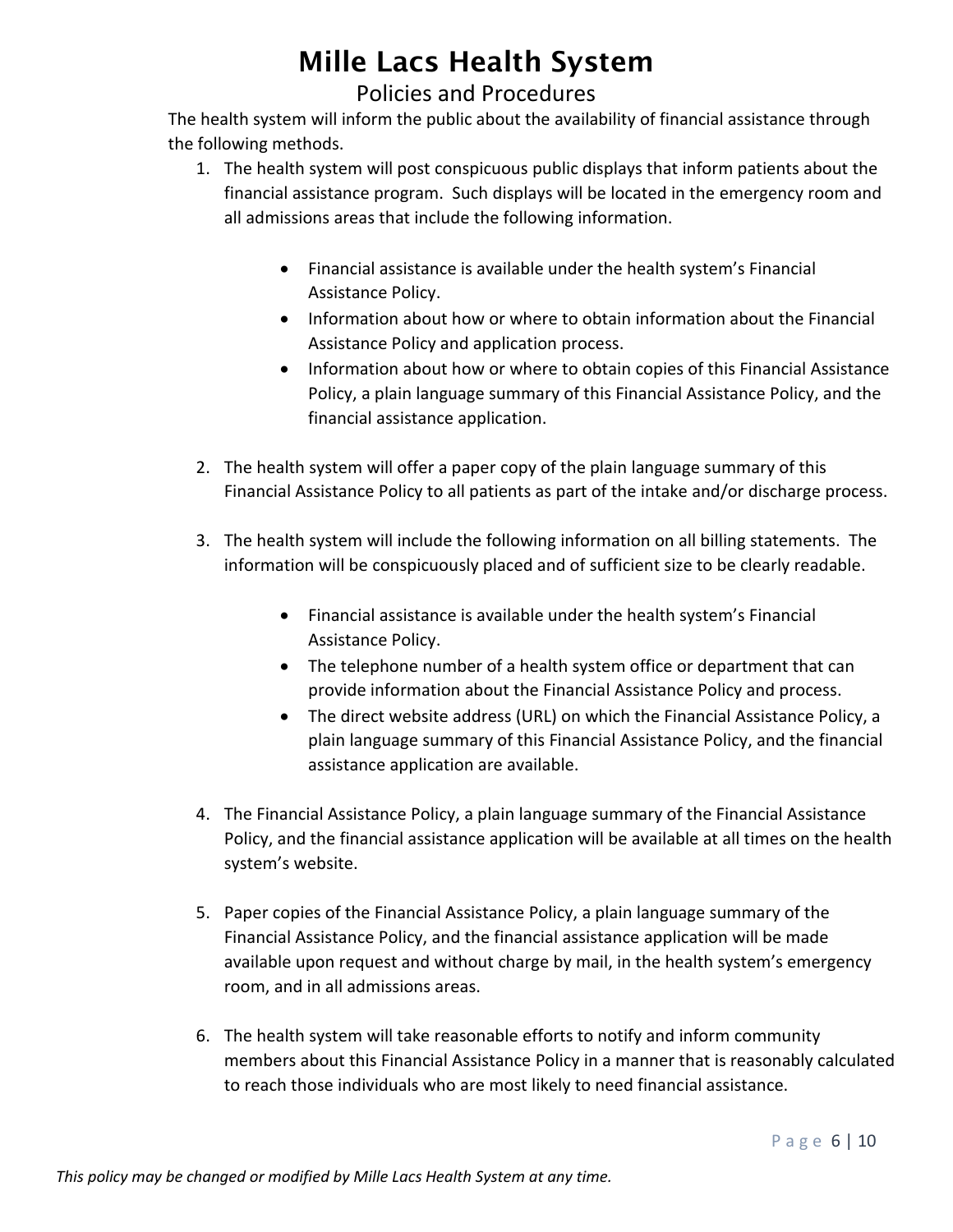## Policies and Procedures

7. If any population with limited English proficiency comprises more than 5% of the population in the health system's community or more than 1,000 individuals, then all communication methods described in this policy will also be followed in the primary language of that population.

### **C. Billing and Collections**

The health system has a separate Billing and Collections Policy. The Billing and Collections Policy includes the actions the health system may take in the event of nonpayment of the remaining liability owed by an individual who has qualified for financial assistance. Copies of the Billing and Collections Policy are available to the public upon request.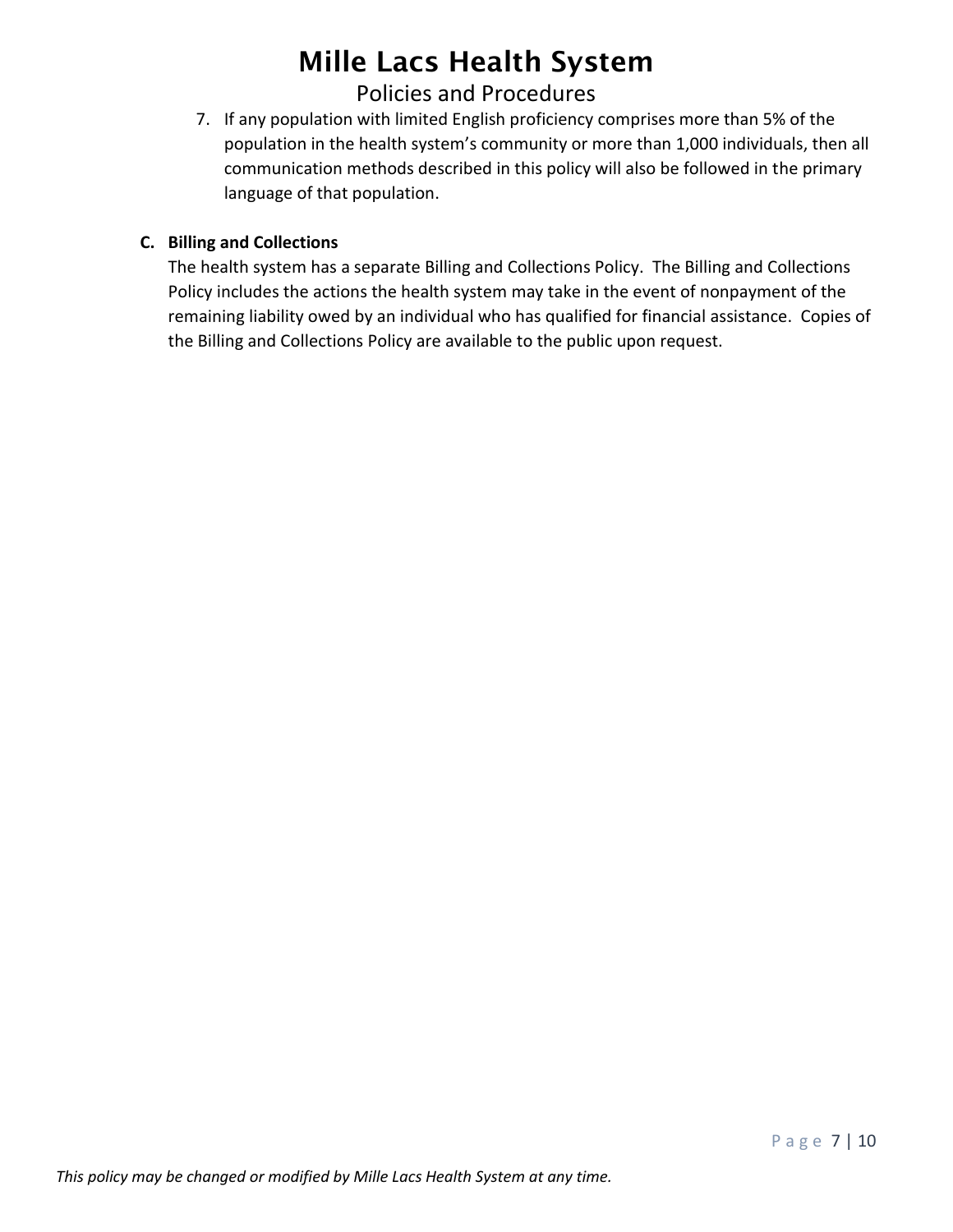Policies and Procedures

**Attachment A**

**Federal Poverty Guidelines**

Federal Poverty Guidelines ("FPG") are published annually in the Federal Register by the U.S. Department of Health and Human Services. This information is available online at [https://aspe.hhs.gov/poverty-guidelines.](https://aspe.hhs.gov/poverty-guidelines)

This table is applicable for calendar year 2022.

| <b>BASED ON 2022 POVERTY LEVEL GUIDELINES</b>             |        |        |        |        |        |        |        |        |        |        |        |  |  |
|-----------------------------------------------------------|--------|--------|--------|--------|--------|--------|--------|--------|--------|--------|--------|--|--|
| MILLE LACS HEALTH SYSTEM****Per DHHS Guidelines 2022      |        |        |        |        |        |        |        |        |        |        |        |  |  |
| Percent to Pay Based on Family Size & Gross Yearly Income |        |        |        |        |        |        |        |        |        |        |        |  |  |
| <b>Yearly SLIDING FEE SCHEDULE</b>                        |        |        |        |        |        |        |        |        |        |        |        |  |  |
| <b>FAMILY SIZE</b>                                        | 100%   | 110%   | 120%   | 130%   | 140%   | 150%   | 160%   | 170%   | 180%   | 190%   | 200%   |  |  |
|                                                           | 13,590 | 14,949 | 16,308 | 17,667 | 19,026 | 20,385 | 21,744 | 23,103 | 24,462 | 25,821 | 27,180 |  |  |
| 2                                                         | 18,310 | 20,141 | 21,972 | 23,803 | 25,634 | 27,465 | 29,296 | 31,127 | 32,958 | 34,789 | 36,620 |  |  |
| 3                                                         | 23,030 | 25,333 | 27,636 | 29,939 | 32,242 | 34,545 | 36,848 | 39,151 | 41,454 | 43,757 | 46,060 |  |  |
| 4                                                         | 27,750 | 30,525 | 33,300 | 36,075 | 38,850 | 41,625 | 44,400 | 47,175 | 49,950 | 52,725 | 55,500 |  |  |
| 5                                                         | 32,470 | 35,717 | 38,964 | 42,211 | 45,458 | 48,705 | 51,952 | 55,199 | 58,446 | 61,693 | 64,940 |  |  |
| 6                                                         | 37,190 | 40,909 | 44,628 | 48,347 | 52,066 | 55,785 | 59,504 | 63,223 | 66,942 | 70,661 | 74,380 |  |  |
| 7                                                         | 41,910 | 46,101 | 50,292 | 54,483 | 58,674 | 62,865 | 67,056 | 71,247 | 75,438 | 79,629 | 83,820 |  |  |
| 8                                                         | 46,630 | 51,293 | 55,956 | 60,619 | 65,282 | 69,945 | 74,608 | 79,271 | 83,934 | 88,597 | 93,260 |  |  |
| Add \$4,720<br>for each<br>add'I family<br>unit over 8    | 4,720  | 5,192  | 5,664  | 6,136  | 6,608  | 7,080  | 7,552  | 8,024  | 8,496  | 8,968  | 9,440  |  |  |
|                                                           |        |        |        |        |        |        |        |        |        |        |        |  |  |

Annual income above is already based on 2 times the Federal Poverty Income Guidelines

Last updated: 03/31/2022

Updated by: Dawn M. Buck, Patient Accounts Manager

Approved by: John Unzen, CFO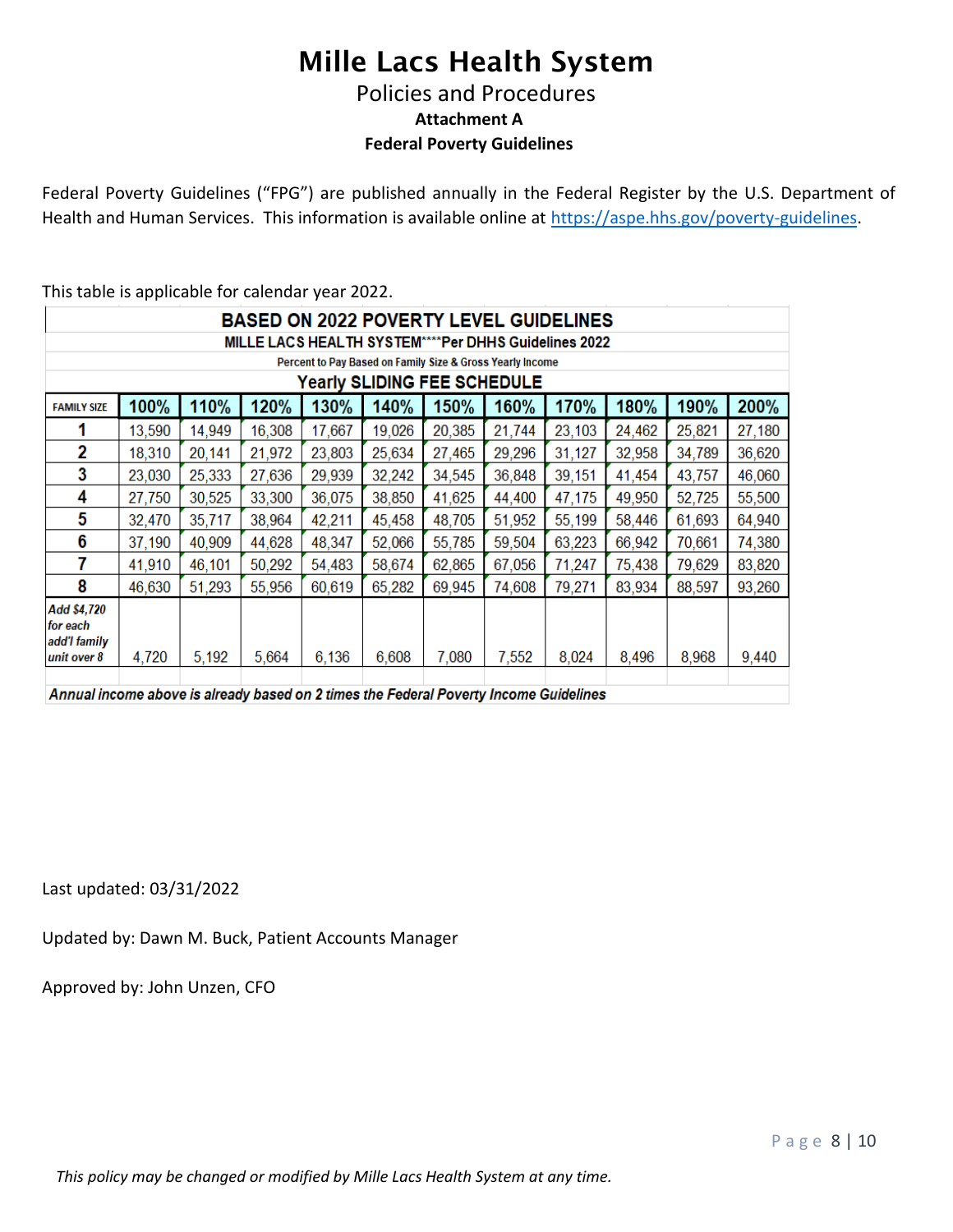### Policies and Procedures **Attachment B Providers Who Operate Within Mille Lacs Hospital**

Medical service expenses for a patient can generally be categorized as either hospital fees or provider fees. All hospital fees for emergency medical care and other medically necessary care are eligible for financial assistance under this policy. However, not all provider fees are eligible for financial assistance under this policy.

The following information is provided to assist the public in understanding which provider fees are eligible for financial assistance under this policy. If this information is unclear, you may contact the Patient Accounts Manager at the health system by calling (320) 532-3154.

The health system defines a "provider" as a physician or similarly credentialed individual. Providers do not include nurses or technicians.

The following providers are **not eligible** for financial assistance under this policy.

- Aitkin Medical Supply
- Brainerd Eye Care Center
- Center for Pain Management
- CentraCare
- Central MN Heart Center
- Diagnostic Imaging
- Essentia Health
- Great River Eye Clinic
- Gold Cross Ambulance
- Great Steps Orthotic & Prosthetic Solutions
- Great River Eye Clinic
- Kurt Waters, MD
- Minneapolis Clinic of Neurology
- North Memorial Ambulance and Air **Transportation**
- Northern Orthopedics
- Northern Pine Mental Health Care
- Orr & Associates
- Park Nicollet Health Services, Otolaryngology -ENT
- **•** Psychiatry Networks
- Riverstone Professional Centre
- Riverwood Ambulance Services
- The Hearing Center
- St. Cloud Orthopedic Associates

Any provider that is not listed here is eligible for financial assistance under this policy.

Last updated: 7.13.2021

Updated by: Dawn M Buck, Patient Accounts Manager

Approved by: John Unzen, CFO